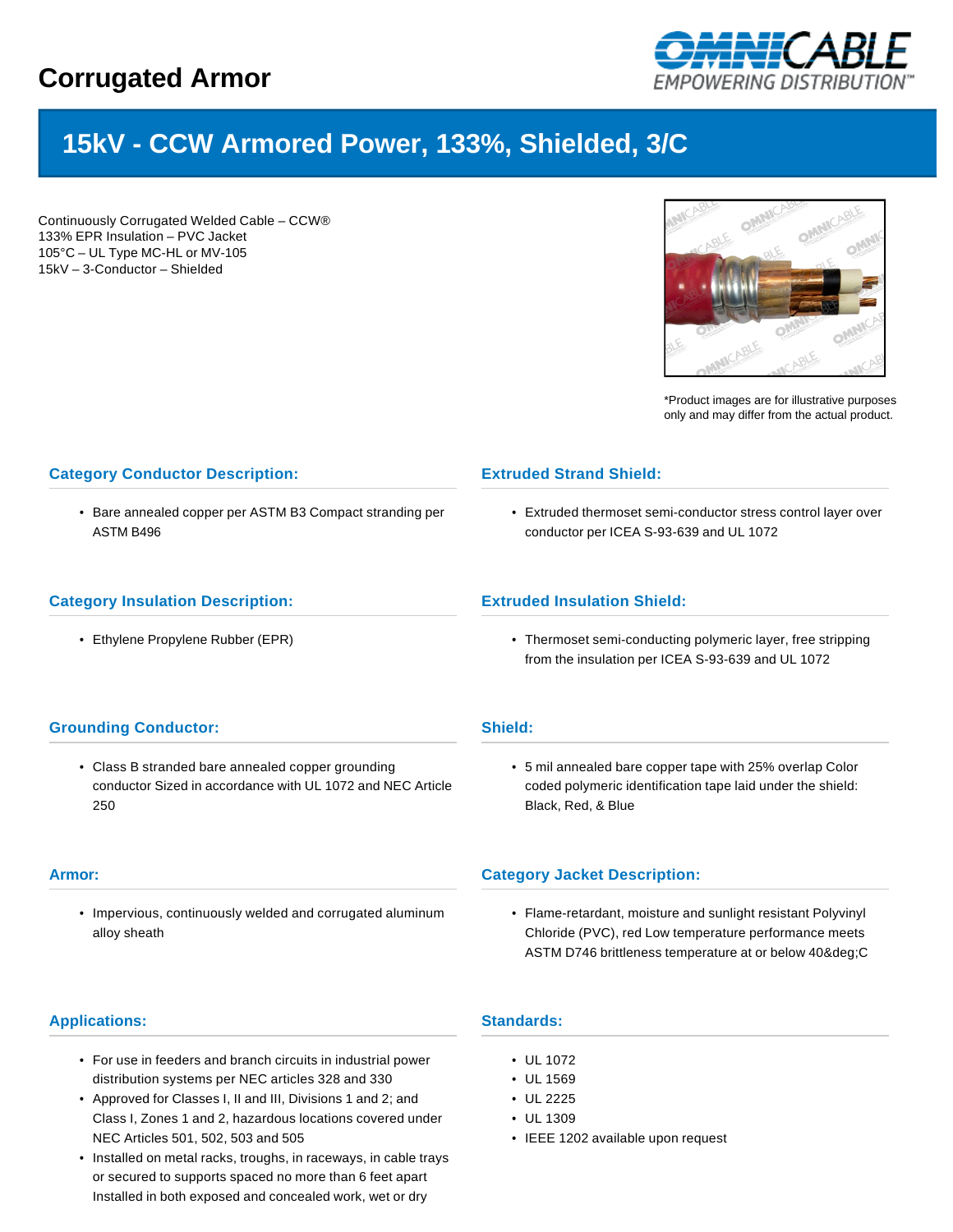locations, directly buried or embedded in concrete